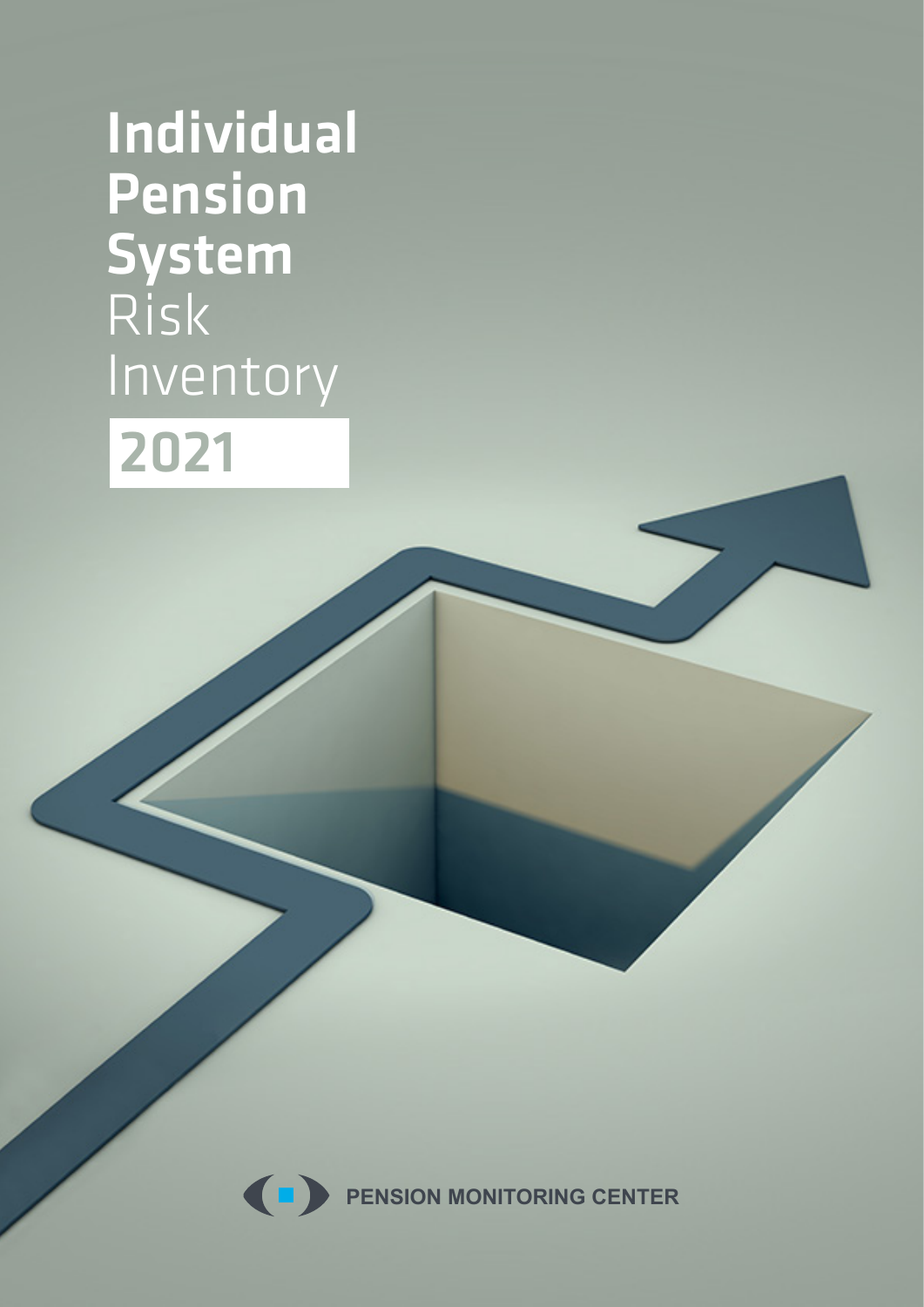# **Contents**

| <b>Message from Senior Management</b>                    | 3              |
|----------------------------------------------------------|----------------|
| <b>Macro Evaluation</b>                                  | $\overline{4}$ |
| <b>Executive Summary</b>                                 | 5              |
| <b>Substantial Risks According to Survey Respondents</b> | 6              |
| Risks by Severity (Impact*Probability)                   | 6              |
| Risks by Impact Level                                    | 7              |
| Risks by Degree of Probability                           | 8              |
| Notes on Risk Definitions in Tables                      | 9              |
| <b>Conclusion and Assessment</b>                         | 11             |
| Appendix 1. Risk Map                                     | 12             |
| Appendix 2. Profile of Survey Respondents                | 18             |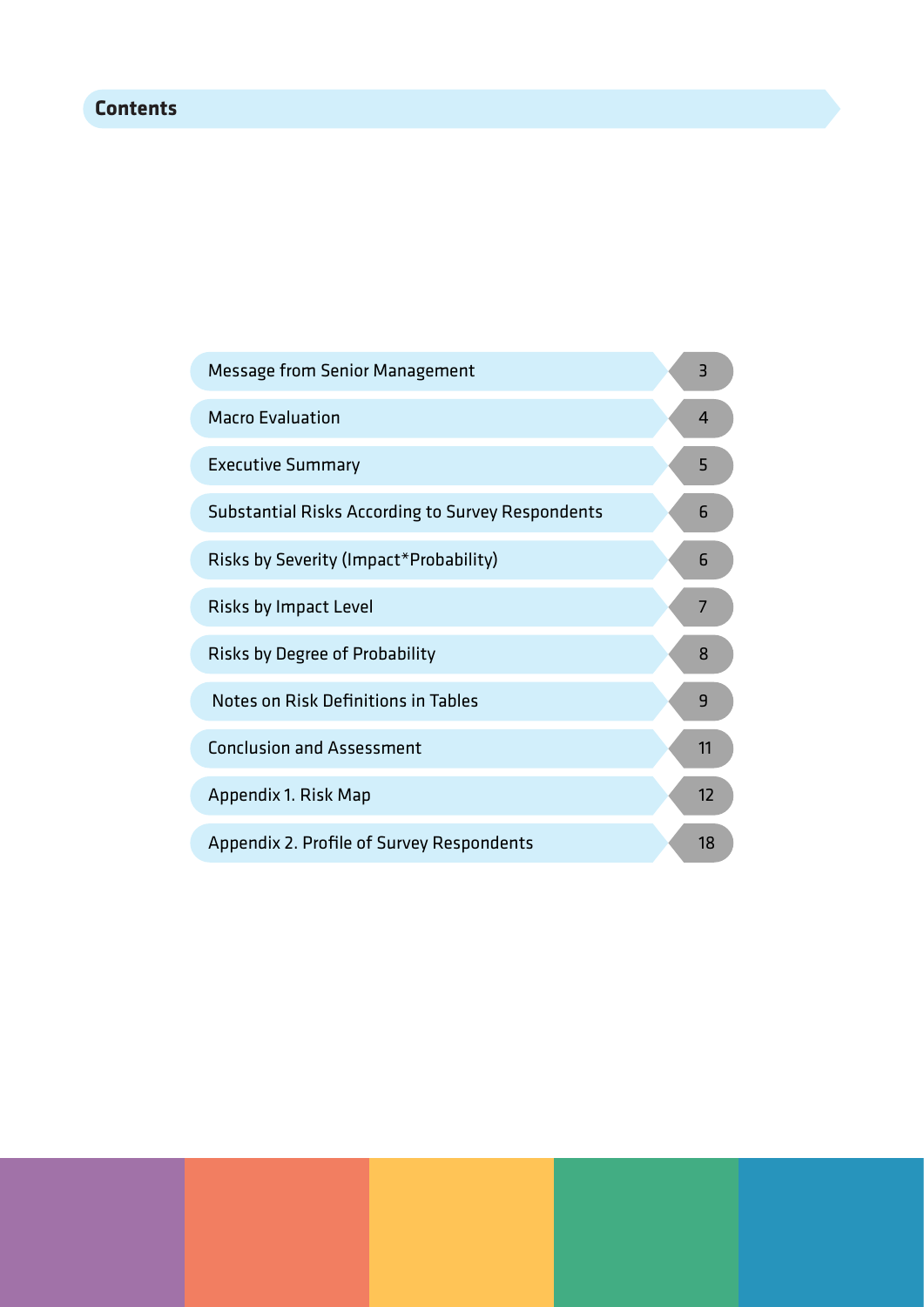## **Message from Senior Management**

We are delighted to share our initial report on the Individual Pension System Risk Inventory Project conducted with active participation by our esteemed stakeholders.

Effective risk management requires systems thinking, namely a holistic approach that helps consider overall global, national, industrial, and corporate risks as well as all industry components. It also entails efficient internal control, risk management and digital governance systems at global standards, and successful implementation of good management principles.

Undoubtedly, the most important incident of 2020 in terms of risk management was the COVID-19 pandemic, emerging early in the year and still maintaining its strong impact.

The pandemic triggered radical changes worldwide. The interaction between work and private life as well as the balance between productivity, consumption, savings and leisure activities have taken on a brand-new paradigm for workers. Meanwhile, businesses have struggled to make decisions about employees, production, procurement, and investment. While the effects of the COVID-19 crisis differ across industries, the education industry that introduces capital for the labor market has been more severely impacted than others. The dynamics of social security and healthcare systems underwent profound changes. We transitioned from a period of workers working on the actual premises of their employment, where remote working was a matter of business continuity and cyber-security management, to a period of workers providing services remotely through digital systems, where the interaction between service providers and receivers has been redefined.

Studies estimate that the pandemic will lead to substantial changes in corporate risk profiles for 2021. According to OECD reports, risks in individual pension systems include increased use of retirement savings as urgent needs overtake long-term benefits due to rising unemployment and business interruptions worldwide, as well as damaging consequences for pensions because of disruptions in periodic payments and insufficient returns in financial markets. Similar studies list risks and opportunities regarding cyber-security, data privacy, artificial intelligence, new technologies, disaster and crisis management, climate change, and environmental sustainability with potential influences on all industries, including individual pension systems.

The individual pension industry and all its components and stakeholders, including the Pension Monitoring Center, swiftly and efficiently adapted to these changes and managed to survive 2020. However, considered critical for the desired structural transformation in our national economy, the individual pension industry calls for an exclusive risk assessment to ensure better preparation for the upcoming period. This is the purpose of our project. The first stage on "industry risk inventory" was conducted with valuable stakeholder contribution and academic cooperation. The following stages will evaluate the efficiency of measures in the design of alert mechanisms and in risk management.

We thank our esteemed stakeholders for their valuable contributions to our project and our efforts. Sincerely,

Mustafa AKMAZ M. Fırat KURUCA CEO Chairman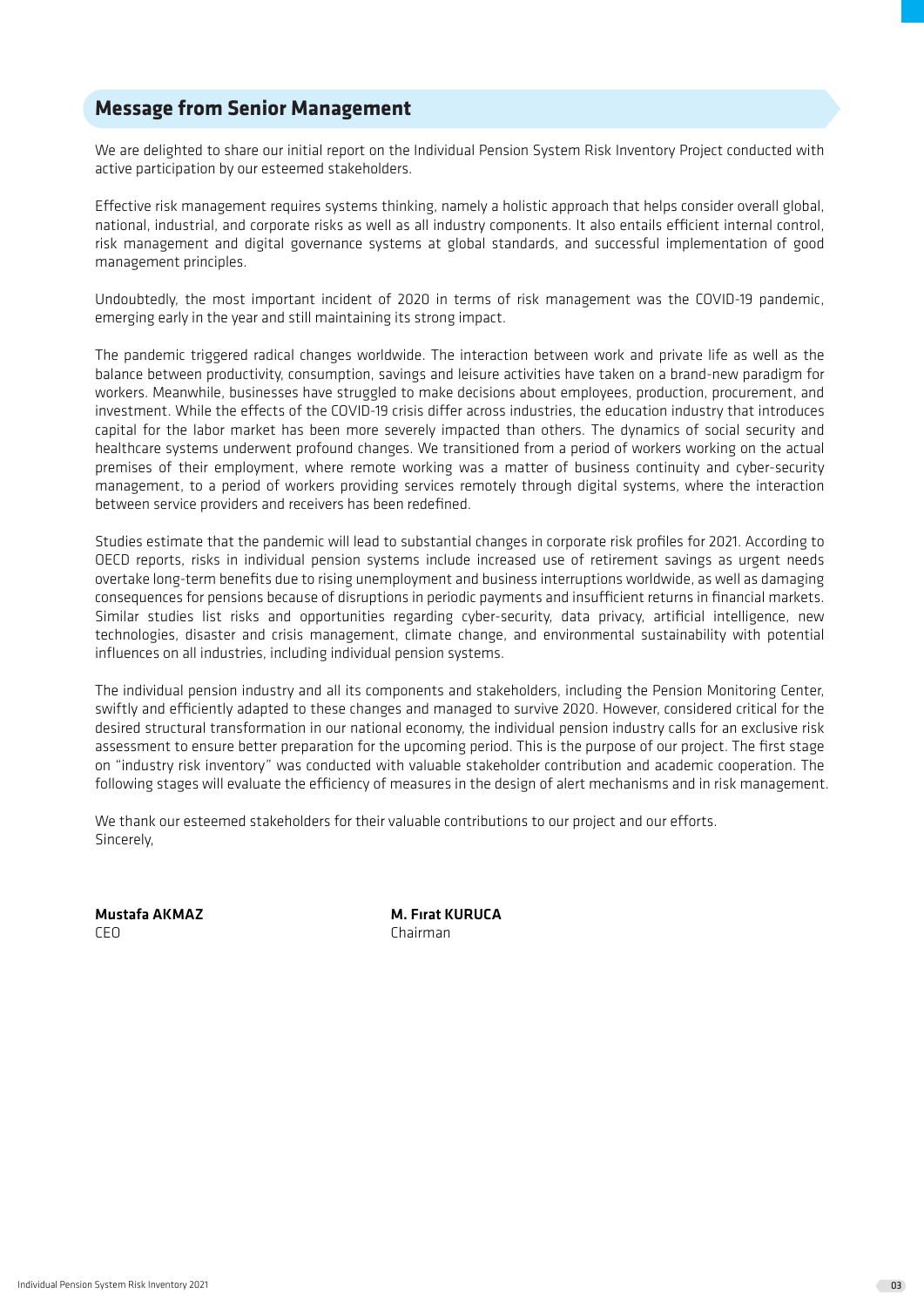## **Macro Evaluation**

The year 2020 took off with an already packed agenda due to the pandemic and critical developments throughout the year, including natural disasters, exchange rate fluctuations, disruptions in global commerce, and pandemic-related business loss and shutdowns. These have brought about local and global pressures reverberating across economies, public administrations, civil society organizations, and individuals.

Risk management is a critical practice in management that prioritizes pro-activeness and necessitates strong stakeholder awareness. In this context, risk management needs to be specially structured at the levels of public administration, industry regulators and supervisory authorities, companies, and employees.

Our experience in the globalizing world and amid the pandemic has shown that risk management practices at the corporate level are not sufficient, either due to business blindness or traditional thinking structures, resulting particularly from profit-oriented management approaches.

Globalization has proven that corporate level risk management is not sufficient to achieve targets, and strategies considering global and national risks together with and at the same level as industrial risks are the prerequisites for successful risk management.

Corporate Risk Management focuses on integrated risk management in businesses. Unlike traditional risk management, an integrated approach considers it crucial to include all risk categories on the senior management agenda.

The most effective path for senior level solutions is to monitor change. There are various metrics of monitoring change ranging from technology and product development to customer expectations and leading economic indicators. Key Risk Indicators (KRI) are often in line with metrics of change. Their difference lies in the timing of actions taken against change.

Live monitoring of change metrics and KRIs is possible through a set of rules, scenarios, and algorithms. This is where robotic process integration comes into play. Artificial intelligence applications in line with corporate strategies can also be useful in risk management.

It is not possible to monitor what we cannot measure, to pro-actively manage what we cannot monitor, or consequently, to account for what we cannot manage.

I hope the Individual Pension System Risk Inventory 2021 will be a pioneering project that will continue to set an example, inspiring similar studies in other significant industries. I thank our CEO Mr. Mustafa Akmaz for the opportunity to work on this project, and express further gratitude to the project team and valuable employees in the industry.

Regards,

PhD. Davut Pehlivanlı

Istanbul University Faculty of Political Sciences / Founding Director of the Center for Research and Practice in Risk and Audit / GRC Management / 360 ° Customer Performance Management System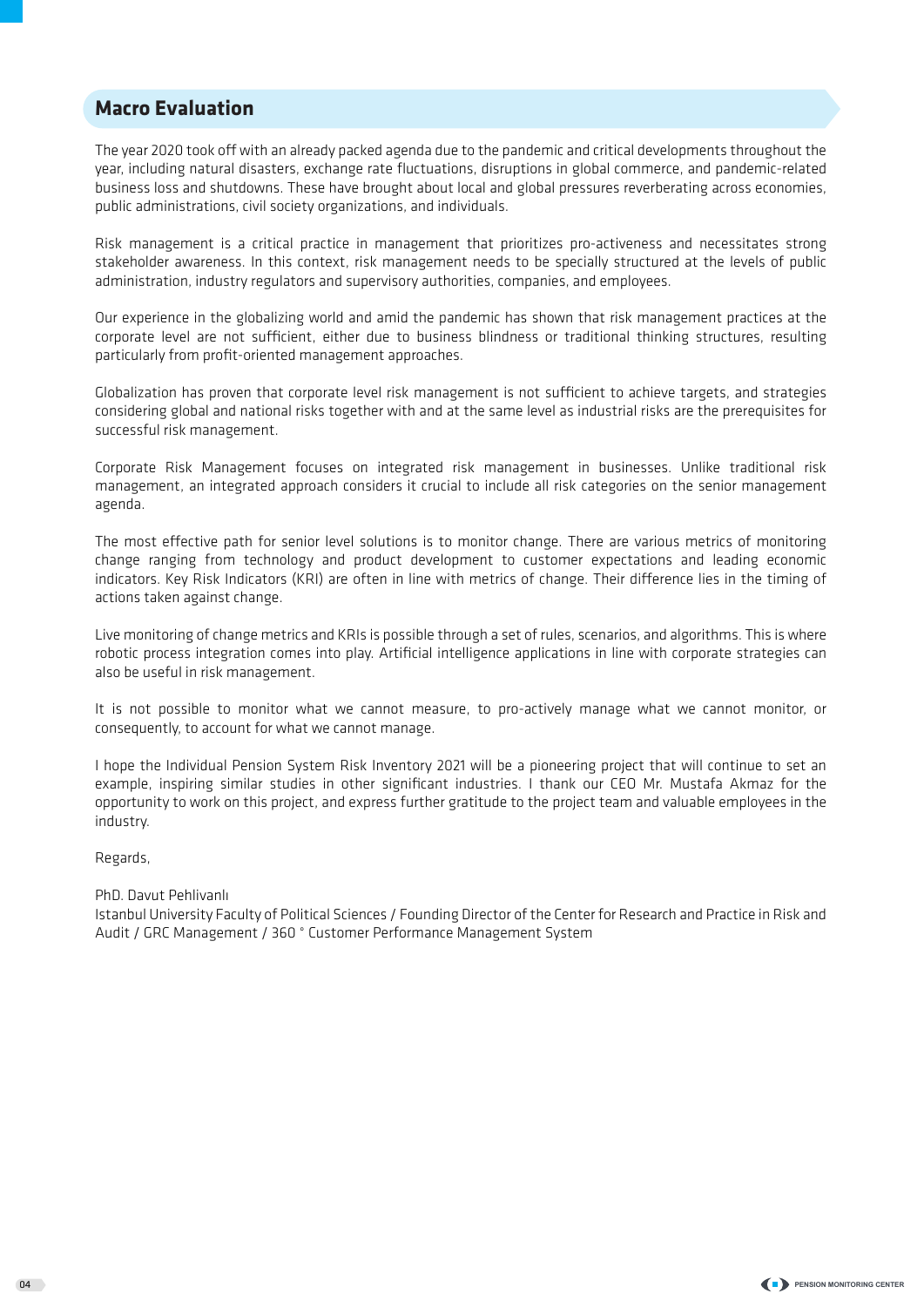

The project was officially launched following the Board of Directors decision dated April 29, 2020, convened upon the recommendation by the Pension Monitoring Center (PMC) senior management.

The main stakeholders of the project are the Insurance and Private Pension Regulation and Supervision Agency, Capital Markets Board, Turkish Association of Insurance, Private Pension and Reinsurance Companies, Turkish Capital Markets Association, pension companies, portfolio management companies and the Pension Monitoring Center.

As part of the project, five workshops, with a total of 74 participants from stakeholders, were organized under the coordination of PMC and in consultation with Prof. Dr. Davut Pehlivanlı. The final versions of the risk definitions suggested by PMC were discussed and approved at these workshops. Although it is possible to further vary potential risk definitions, only the risks agreed upon by relevant stakeholders are included in the risk inventory. The risk map drafted subsequent to the survey evaluation is presented in Appendix 1.

Next, the electronic survey designed by the PMC was distributed to the target audience of 618 people consisting of relevant specialists and managers in stakeholder institutions, and 45 percent completed the survey. The summary profile of survey respondents is presented in Appendix 2.

The respondents received 55 risk definitions and sorted them based on risk severity, calculated by multiplying impact and probability. The top ten risks listed in the responses are provided on pages 6, 7 and 8 of the report.

Survey results indicate a significant emphasis on issues such as "perception", "reliability", and "lack of financial literacy", while "customer-oriented approach" is widely adopted by all management teams. The entire industry acknowledges the positive influence of state support on the advancement of the system, yet high on the list of risks is a concern for positive or negative developments in the economy impacting individual income, and subsequently, savings amounts.

These results may indicate further efforts in 2021 towards effective social media management, increased awareness and improved perception of the system, improved financial literacy, and in correlation, designs and products encouraging the right choices absent of advanced financial literacy, improved customer experience through process digitalization, and better management of potential cyber-threats.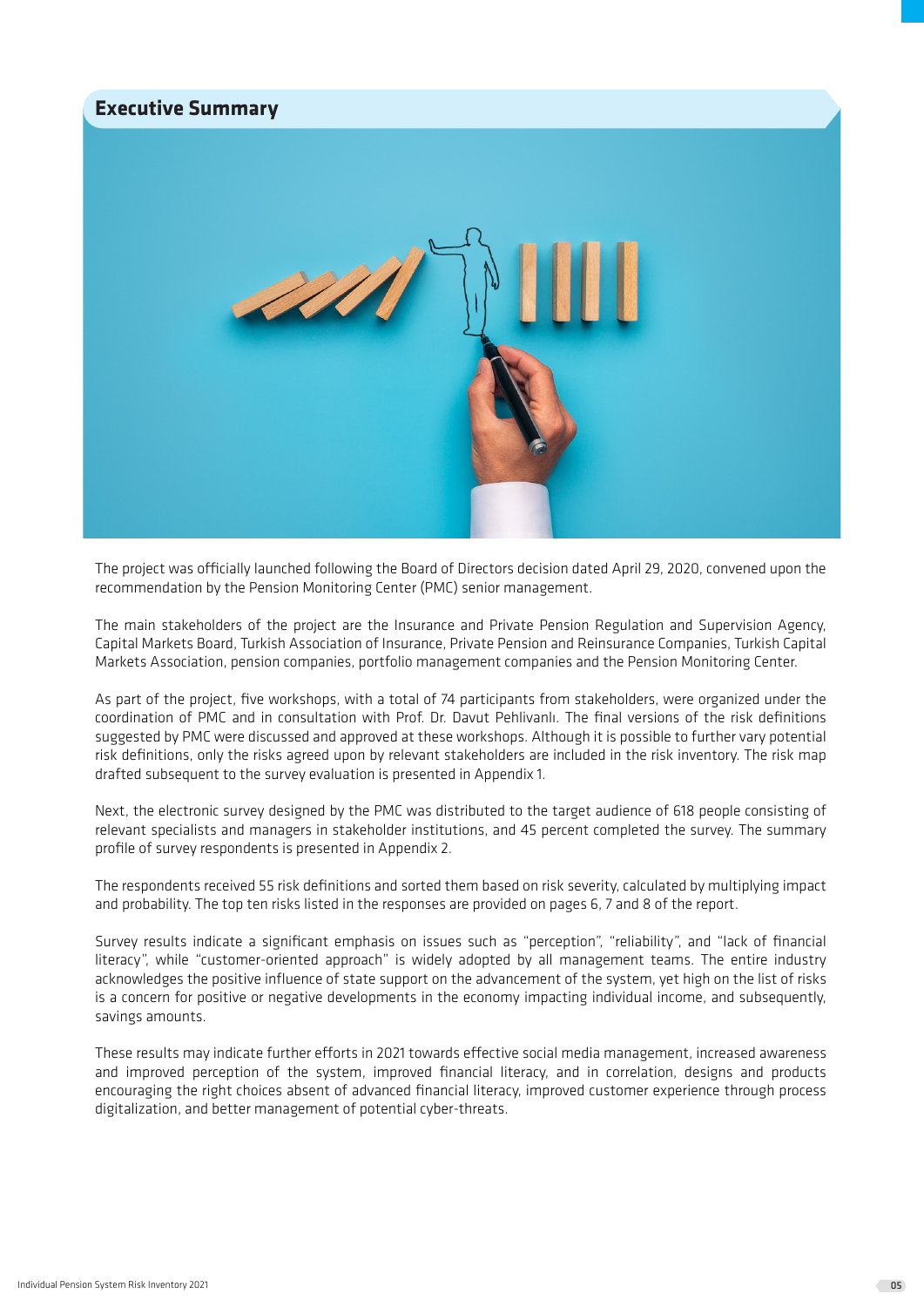# **Substantial Risks According to Survey Respondents**

The inventory focuses on the individual pension industry.

Risks discussed and approved by stakeholders during workshops were sent to survey respondents to be sorted based on impact and probability on a scale from 1 to 10.

## **Risks by Severity (Impact\*Probability)**

The risks included in the survey were sorted based on risk severity calculated by multiplying impact and probability values provided by survey respondents. The resulting top ten risks are listed below.

## **Table 1 Top 10 Risks by Risk Severity (Impact\*Probability)**

| <b>Rank</b>     | <b>Risk Definition</b>                                                                                                   | <b>Type of Risk</b>                       |
|-----------------|--------------------------------------------------------------------------------------------------------------------------|-------------------------------------------|
|                 | Potential improvements and changes in state incentives to the system                                                     | <b>STRATEGIC</b>                          |
| $\overline{2}$  | Impact of potential fluctuations in the economy on<br>new contract entries                                               | <b>EXTERNAL</b>                           |
| 3               | Relative insufficiency of retirement income from the system and<br>negative tperceptions of the system                   | <b>PORTFOLIO</b><br><b>MANAGEMENT</b>     |
| $\overline{4}$  | Perception of lower returns compared to alternatives                                                                     | <b>PORTFOLIO</b><br><b>MANAGEMENT</b>     |
| 5               | Risks concerning the perception of system reliability                                                                    | <b>STRATEGIC</b>                          |
| $6\phantom{1}6$ | Risk of customer dissatisfaction                                                                                         | <b>STRATEGIC</b>                          |
| $\overline{7}$  | Insecurity and investment costs stemming from<br>frequent changes in system design and legislation                       | <b>STRATEGIC</b>                          |
| 8               | Natural hazard risk                                                                                                      | <b>EXTERNAL</b>                           |
| 9               | Risks concerning the perception in social media and press created by<br>groups opposing the supplementary pension system | <b>STRATEGIC</b>                          |
| 10              | Risk of damage to system infrastructures as a result of cyber attacks                                                    | <b>INFORMATION</b><br><b>TECHNOLOGIES</b> |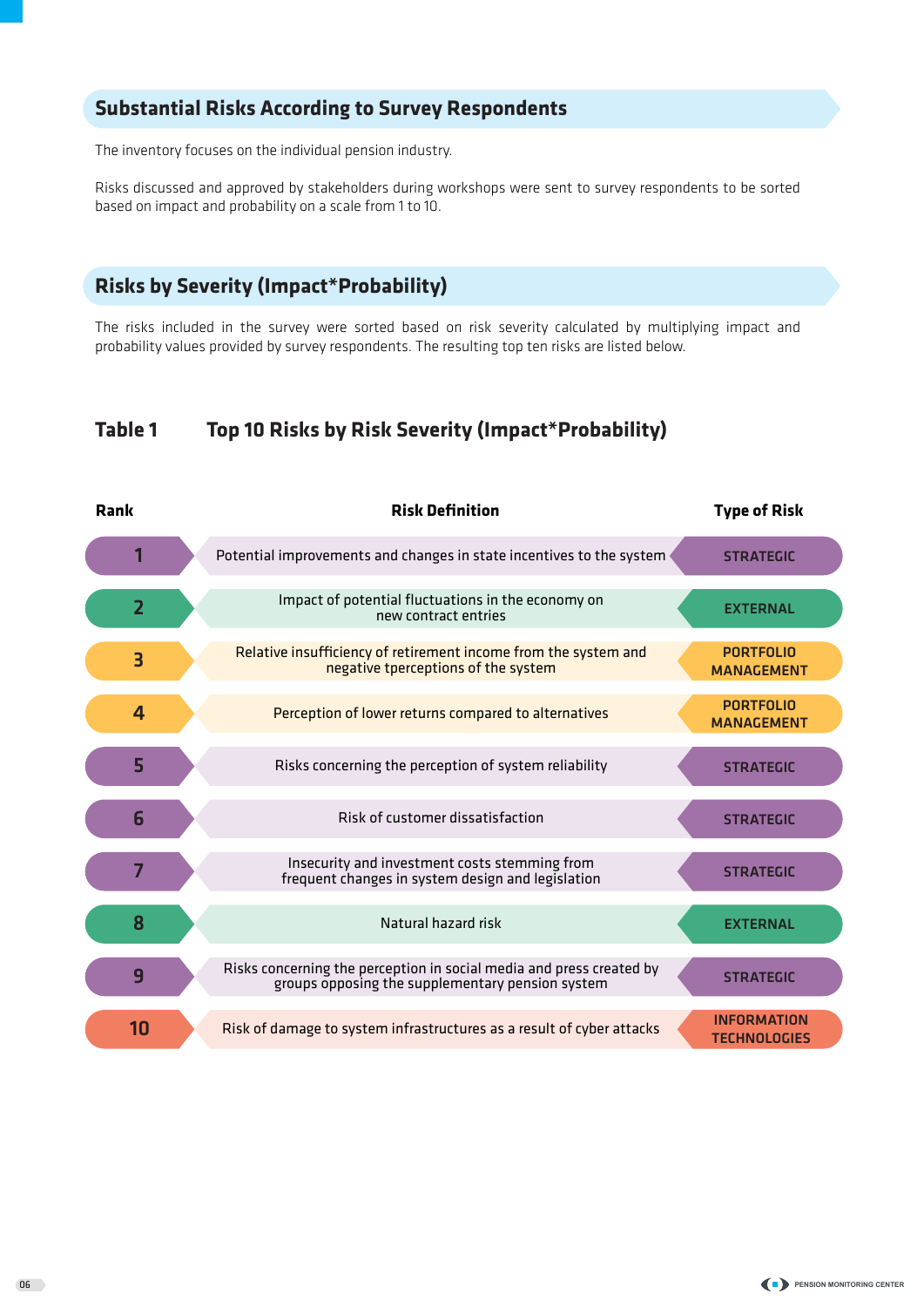# **Risks by Impact Level**

Risk definitions were sorted based on respondent evaluations of impact level on a scale of 1 to 10. The top ten risks are presented in Table 2.

# **Table 2 Top 10 Risks by Impact Level**

| <b>Rank</b>             | <b>Risk Definition</b>                                                                                | <b>Type of Risk</b>                       |
|-------------------------|-------------------------------------------------------------------------------------------------------|-------------------------------------------|
| 1                       | Potential improvements and changes in state incentives to the system                                  | <b>STRATEGIC</b>                          |
| $\overline{2}$          | Perception of lower returns compared to alternatives                                                  | <b>PORTFOLIO</b><br><b>MANAGEMENT</b>     |
| $\overline{\mathbf{3}}$ | Risks concerning the perception of system reliability                                                 | <b>STRATEGIC</b>                          |
| 4                       | Risk of customer dissatisfaction                                                                      | <b>STRATEGIC</b>                          |
| 5                       | Relative insufficiency of retirement income from the system and<br>negative perceptions of the system | <b>PORTFOLIO</b><br><b>MANAGEMENT</b>     |
| 6                       | Risk of operating license revocation or bankruptcy for<br>pension companies                           | <b>STRATEGIC</b>                          |
| $\overline{7}$          | Risk of sudden outflow of funds                                                                       | <b>STRATEGIC</b>                          |
| 8                       | Impact of potential fluctuations in the economy on new<br>contract entries                            | <b>EXTERNAL</b>                           |
| 9                       | Natural hazard risk                                                                                   | <b>EXTERNAL</b>                           |
| 10                      | Risk of damage to system infrastructures as a result of cyber attacks                                 | <b>INFORMATION</b><br><b>TECHNOLOGIES</b> |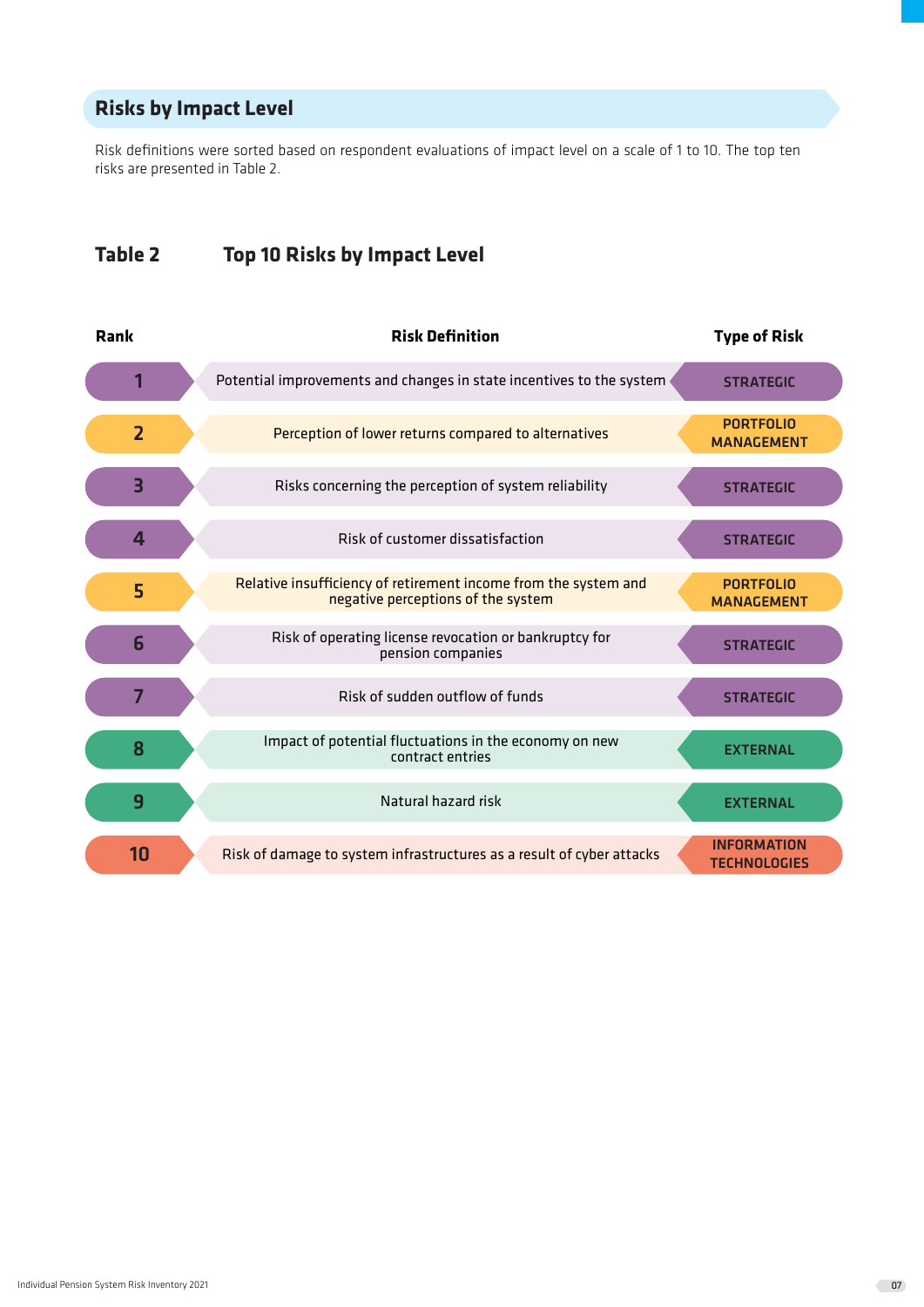# **Risks by Degree of Probability**

Risk definitions were sorted based on respondent evaluations of degree of probability on a scale of 1 to 10. The top ten risks are presented in Table 3.

# **Table 3 Top 10 Risks by Degree of Probability**

| <b>Rank</b>    | <b>Risk Definition</b>                                                                                                                | <b>Type of Risk</b>                   |
|----------------|---------------------------------------------------------------------------------------------------------------------------------------|---------------------------------------|
| 1              | Impact of potential fluctuations in the economy on new contract entries                                                               | <b>EXTERNAL</b>                       |
| $\overline{2}$ | Potential improvements and changes in state incentives to the system                                                                  | <b>STRATEGIC</b>                      |
| 3              | Relative insufficiency of retirement income from the system and<br>negative perceptions of the system                                 | <b>PORTFOLIO</b><br><b>MANAGEMENT</b> |
| 4              | Insecurity and investment costs stemming from frequent changes in<br>system design and legislation                                    | <b>STRATEGIC</b>                      |
| 5              | Natural hazard risk                                                                                                                   | <b>EXTERNAL</b>                       |
| 6              | Risks concerning the perception in social media and press created by<br>groups opposing the supplementary pension system              | <b>STRATEGIC</b>                      |
| $\overline{7}$ | Perception of lower returns compared to alternatives                                                                                  | <b>PORTFOLIO</b><br><b>MANAGEMENT</b> |
| 8              | Risk of customer dissatisfaction                                                                                                      | <b>STRATEGIC</b>                      |
| 9              | Missing opportunities due to the risk of over-regulation                                                                              | <b>OPERATIONAL</b>                    |
| 10             | Risk of perception of the system fulfilling an individual's short-term<br>needs versus the system's actual basis on long-term savings | <b>STRATEGIC</b>                      |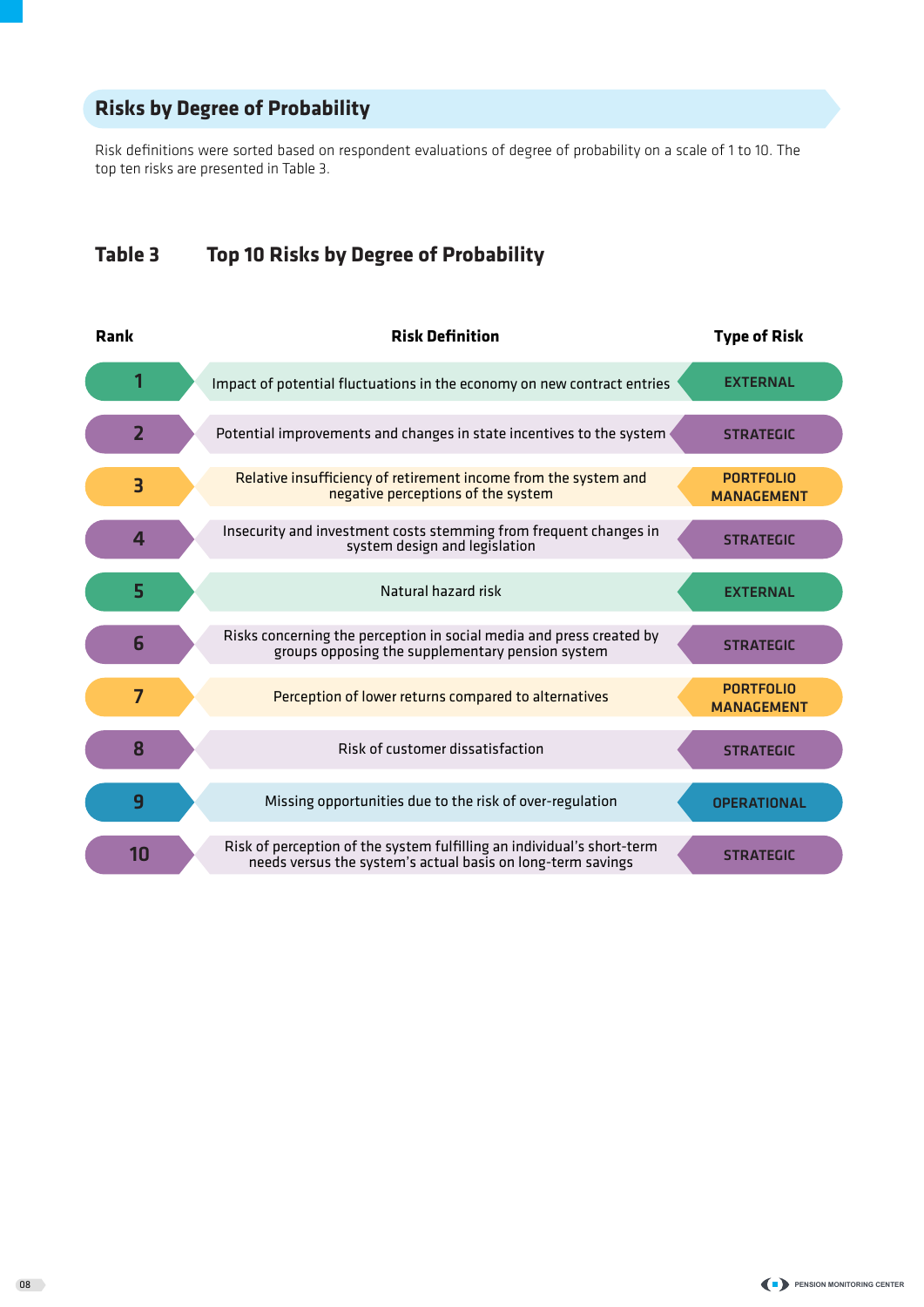## **Notes on Risk Definitions in Tables**

## Potential improvements and changes in state incentives to the system

This defines an opportunity that prompts evaluation of the impact of state incentives on industry growth, collection rates, and wider audience reach, and presents respective probabilities. In 2013, the tax advantage was redefined as direct state contribution of 25 percent of the payment amount, triggering a sizable increase in growth and improvement in performance indicators. Consequently, a potential improvement is expected to bear similar results, placing this definition on the top of the list.

### Impact of potential fluctuations in the economy on new contract entries

This refers to the risks of lower amounts of funds available for savings and withdrawal of current individual pension system savings to fulfill urgent needs should the pandemic economy continue for another year. However, it should be noted that the slow progress in vaccine development and the volatility of exchange rates at the time of the survey might have influenced respondent perception.

## Relative insufficiency of retirement income from the system and negative perceptions of the system

As the individual pension system is contribution-based, the retirement income from the system depends on the contribution amount and its returns. Participants may be dissatisfied if they made payments (widely) disproportionate to their expected pension income during their accumulation period and therefore could not receive the amount they expected in retirement. Their expression of this dissatisfaction through various communication channels might negatively impact others who lack basic information about the system.

## Perception of lower returns compared to alternatives

It is known that returns obtained in the system are often compared to widely used investment tools such as deposits and gold without consideration of factors such as risk level and differing payments. This comparison feeds the perception that returns in the system are lower than other investment tools and as financial literacy is substantially low in Turkey, as it is in the rest of the world, this perception might discourage participation in the system, while encouraging current participants to withdraw from the system.

### Risks concerning the perception of system reliability

Growth and improvement of private pension systems require continued trust in the system as it is a long-term structure and offers commitments for later years in life. With this in mind, industry stakeholders consider damage to the perception of reliability, a key and well-protected aspect of the system since its establishment, a substantial risk to system growth.

### Risk of customer dissatisfaction

As is known, private pension systems rely on regular payments and continuity to provide the expected benefits. Therefore, longer periods in the system is a global performance criterion in terms of meeting participant expectations of pension and minimizing corporate costs reflected on participants. Dissatisfaction with the system has become an important risk that needs to be addressed as social media interaction increases, reaching wider audiences.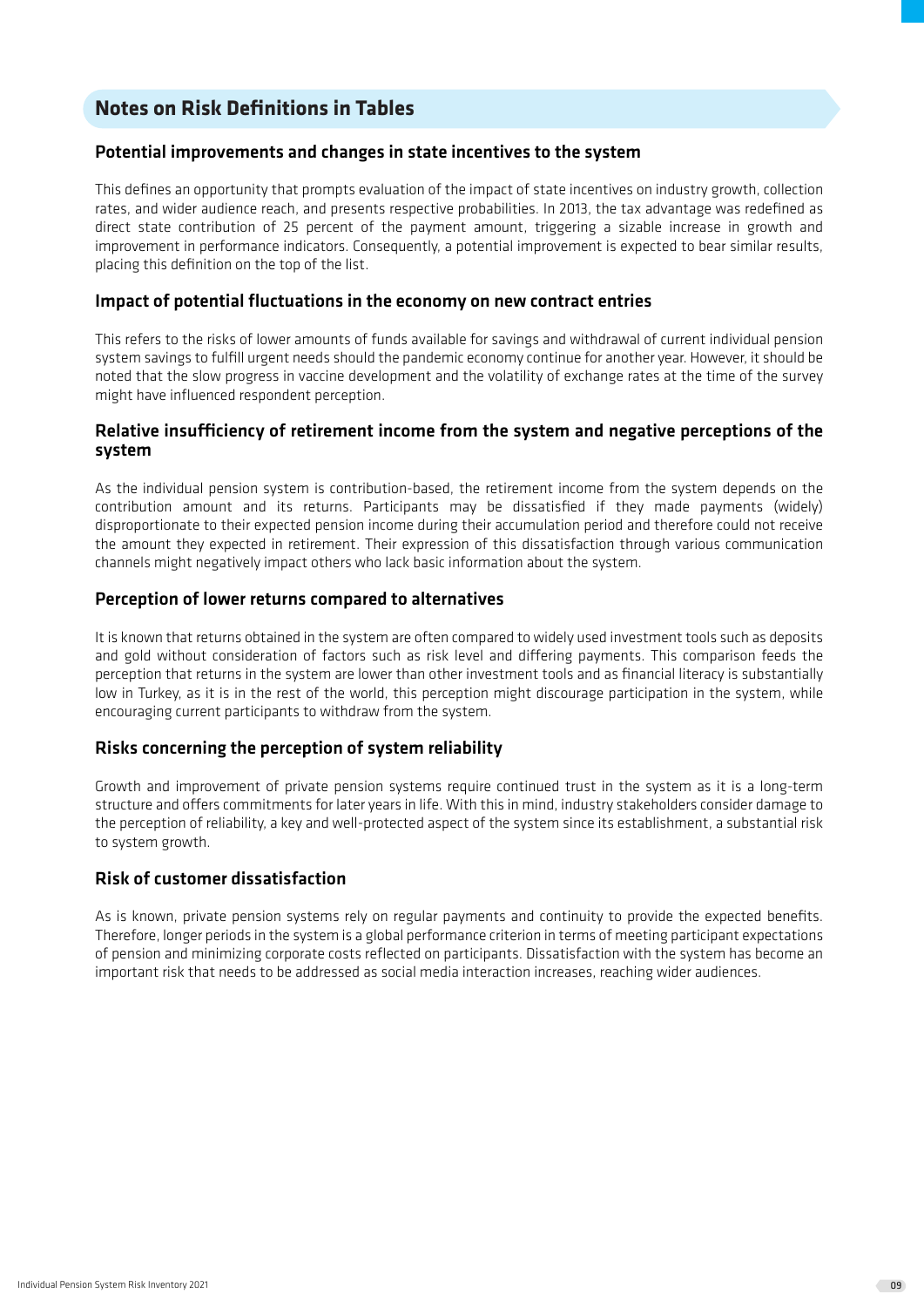## **Notes on Risk Definitions in Tables**

## Insecurity and investment costs stemming from frequent changes in system design and legislation

Previous changes and turning points in the individual pension system including state contribution, structural changes in deduction, and the auto enrollment system are significant factors to consider for industry managers, as the subsequent infrastructure changes inflict costs and impact short- and medium-term corporate projections and expectations.

## Natural hazard risk

Natural hazards directly affect business continuity, service provision capacity, income, and financial structure of all industries, including the individual pension system. Similarly, they may also impact the economy and human behavior, potentially reducing allocable savings amounts and prompting early withdrawal of individual pension system savings.

### Risks concerning the perception in social media and press created by groups opposing the supplementary pension system

An "artificial opposition" may be created through social media by groups radically opposing any and all reforms to the system based on political views, which may alter the overall perception of private pension systems. This ranks among the top ten risks to be monitored and addressed by the industry in the upcoming period.

### Risk of damage to system infrastructures as a result of cyber attacks

This is a growing threat induced by process digitalization and remote working practices and is considered a substantial risk as it might impact service continuity in all industries, including the individual pension system, and damage industry reliability.

### Risk of operating license revocation or bankruptcy for pension companies

While lower in probability thanks to firm supervision and audit mechanisms, this risk focuses on the possible impact on industry growth and potential damage to the perception of reliability of other companies in the industry rather than on direct consequences to participants, as participant funds are kept separate from corporate assets in individual accounts at Istanbul Settlement and Custody Bank.

## Risk of sudden outflow of funds

10

This risk includes the potential impact on pension companies of collective withdrawals from the system as well as negative consequences on the fund's investment strategy, and accordingly, the returns for ongoing participants.

### Missing opportunities due to the risk of over-regulation

The risk refers to complex regulation and compliance requirements obstructing flexibility for creative ideas, initiatives and projects that might contribute to industry growth.

## Risk of perception of the system fulfilling an individual's short-term needs versus the system's actual basis on long-term savings

The individual pension system requires a long-term commitment to provide the expected benefits and to effectively implement appropriate investment strategies. This risk definition refers to the perception of the system as an ever-available investment tool to fulfill urgent short-term needs.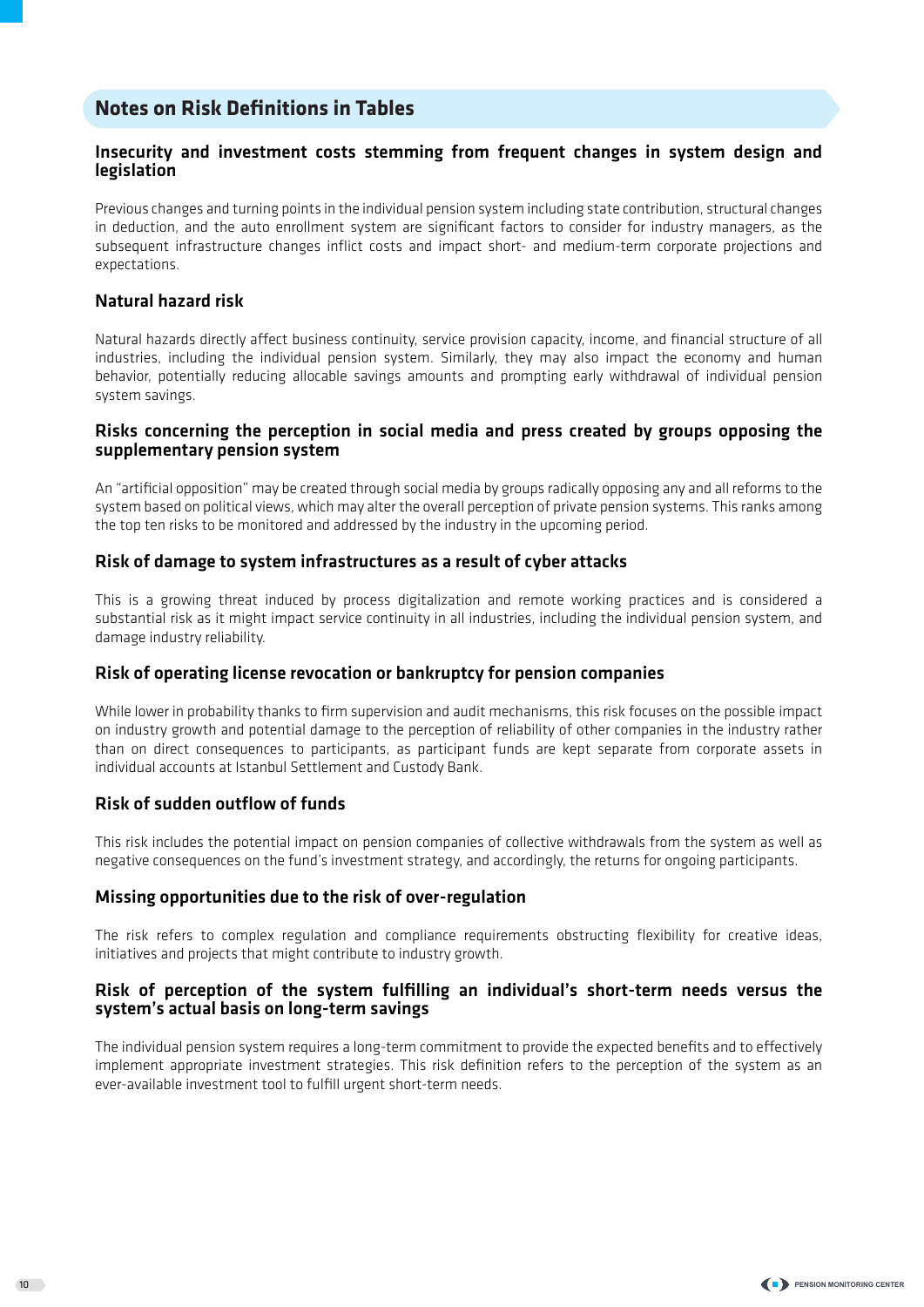## **Conclusion and Assessment**

### State Incentives Are Considered the Most Important Growth Opportunity.

In 2013, 25 percent of contribution payments were redirected as state contribution and had a positive impact on industry growth. Aware of this impact, survey respondents seem to agree that a potential improvement in state support would be a major accelerator.

#### Risks Related to Perception and Satisfaction Outmatched Operational Risks.

Four of the top ten risks by severity are correlated with "perception," thus implying high awareness among respondents concerning the importance of the perception of reliability, a focus of the individual retirement system since the beginning.

It is noticeable that sales and marketing employees, closest to the field and comprising the majority of our respondents, consider risks pertaining to participants and public perception of higher importance.

Considering that system-specific operational risks stemming from the complex deduction structure, intercompany transfers and state contribution operations are not ranked in the top ten risks by severity; and that only six of the last ten risks are operational risks; and that not even employees in operations departments included operational risks in their top five risks indicates a widespread acknowledgment and perception that industry-specific operational risks are well managed.

#### Respondent Answers May Have Been Affected by the Exchange Rate Volatility and Ongoing Pandemic at the Time of Survey.

Although the sudden rise in exchange rates at the time of survey somewhat affected the evaluations, it was the estimation that the pandemic economy would continue that carried economic risks higher on the agendas of all industries, including the individual pension system

#### Risks Directly Related to the Pandemic Are Not Among the Top 10 Risks.

The risk defined as directly related to the pandemic that entered our lives in 2020 made it to the inventory only in 13th place by risk severity, 18th place by impact and 11th by probability. The belief that the majority of potential impacts had already come to pass and new developments regarding the vaccine likely influenced this evaluation.

#### Internal Systems Departments and Regulatory and Supervisory Authorities Consider Cyber Risks Important.

Internal systems departments rank cyber risks higher than other departments. Management in regulatory and supervisory authorities also give higher priority to cyber risks.

It is noteworthy that Information Technologies employees surprisingly did not include cyber-risks in their top ten rankings of risk severity.

#### Senior Management Risk Assessment Corresponds with Other Departments.

One of the striking points in the inventory is that the risk severity ranking of senior management substantially overlaps with that of other departments. This outcome indicates successful transfer of senior management's approach to lower level employees and harmonization across departments.

Risk definitions related to potentially hindering impacts on fresh initiatives of complex regulations and brief legal periods for complying with new sub-regulations climbed higher in senior management rankings, unlike other departments.

### The Assessments of Women and Men on Natural Hazards and Cyber Risks Differ.

While men and women respondents defined the top two risks identically in terms of severity, cyber risks made it to the top ten in women's lists but failed to do so in men's. Likewise, natural hazard risk was included in the top ten by men, while it was not in the top ten for women respondents.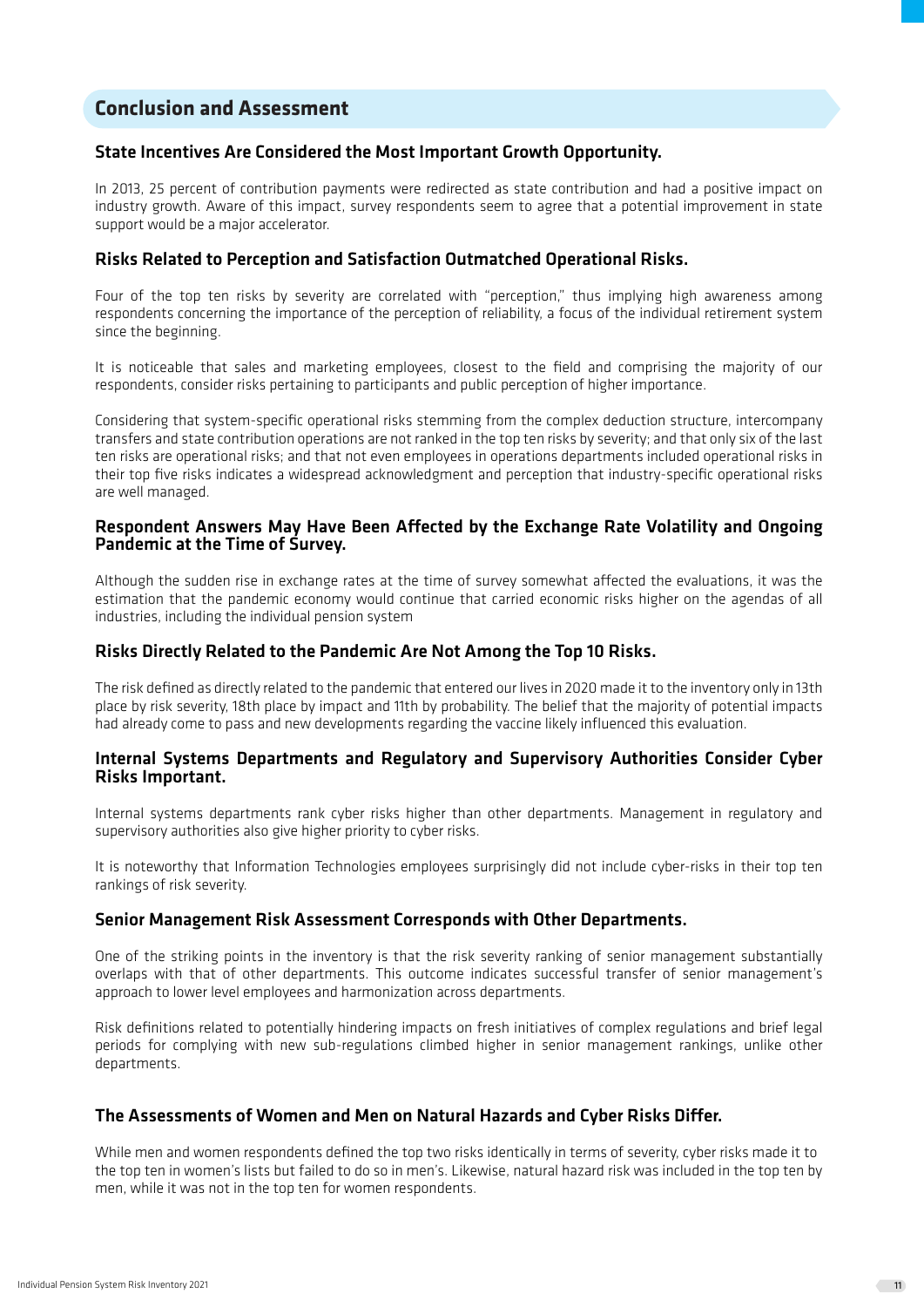# APPENDIX 1. RISK MAP

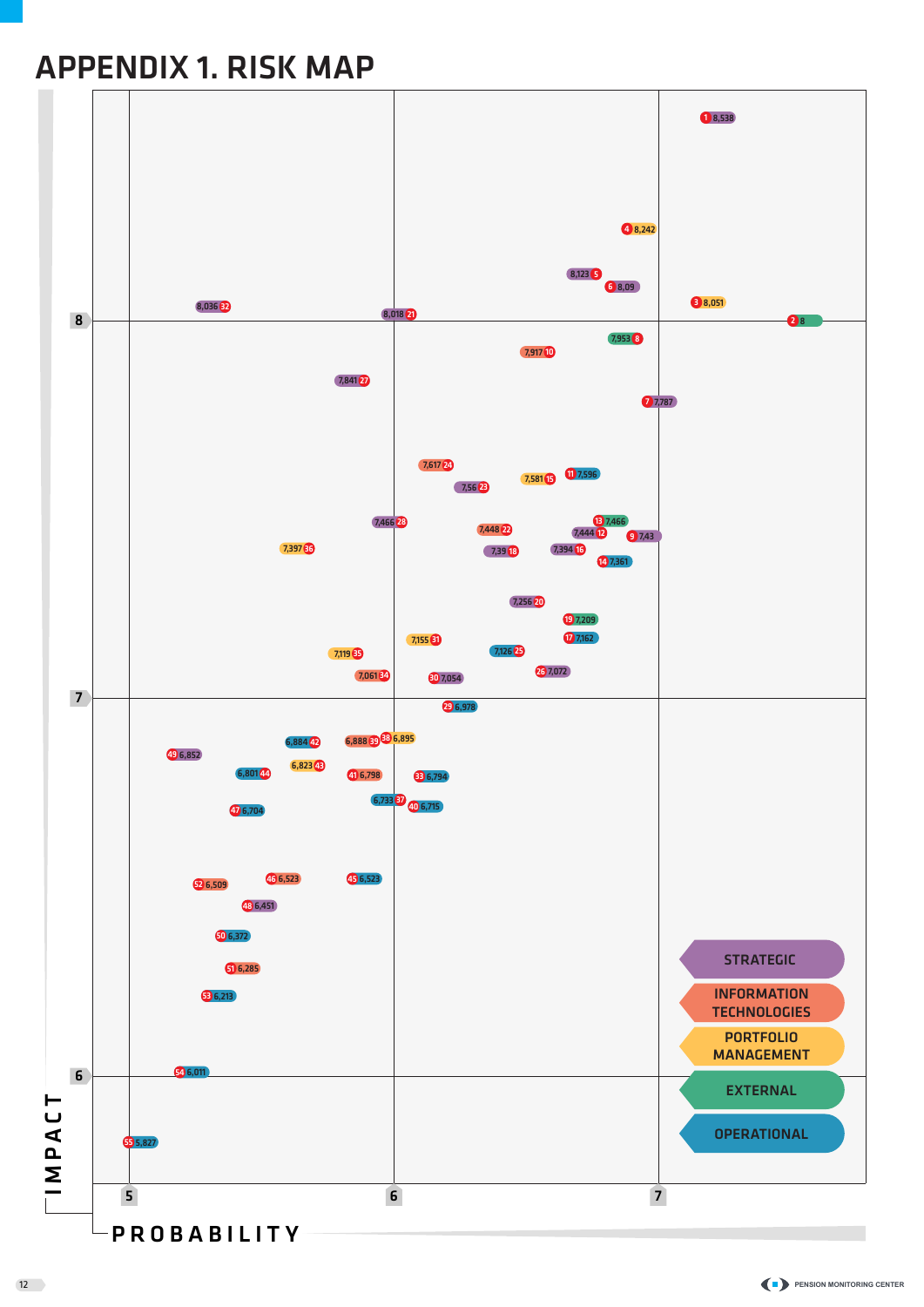# APPENDIX 1. RISK MAP / STRATEGIC RISKS

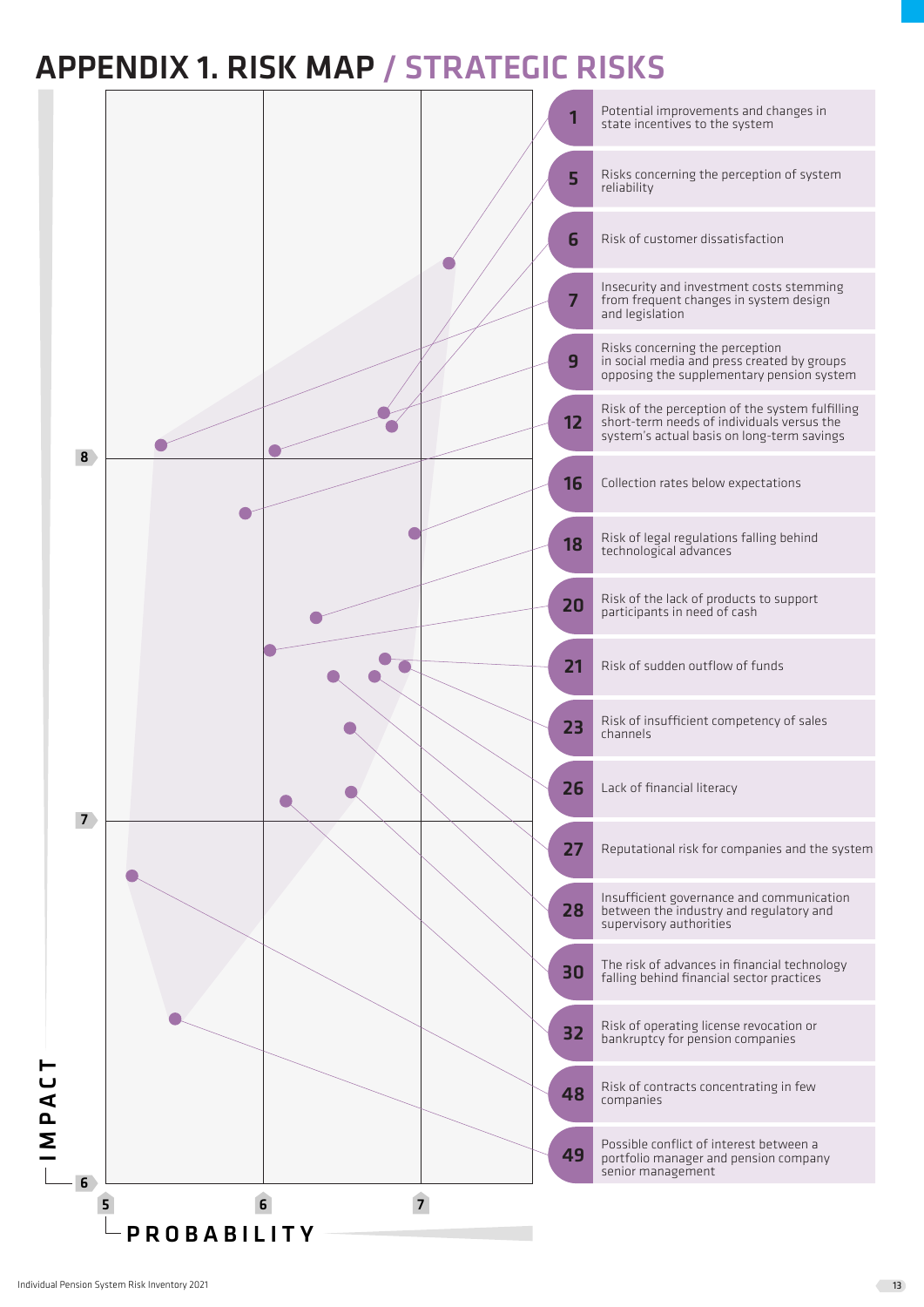# APPENDIX 1. RISK MAP / PORTFOLIO MANAGEMENT RISKS

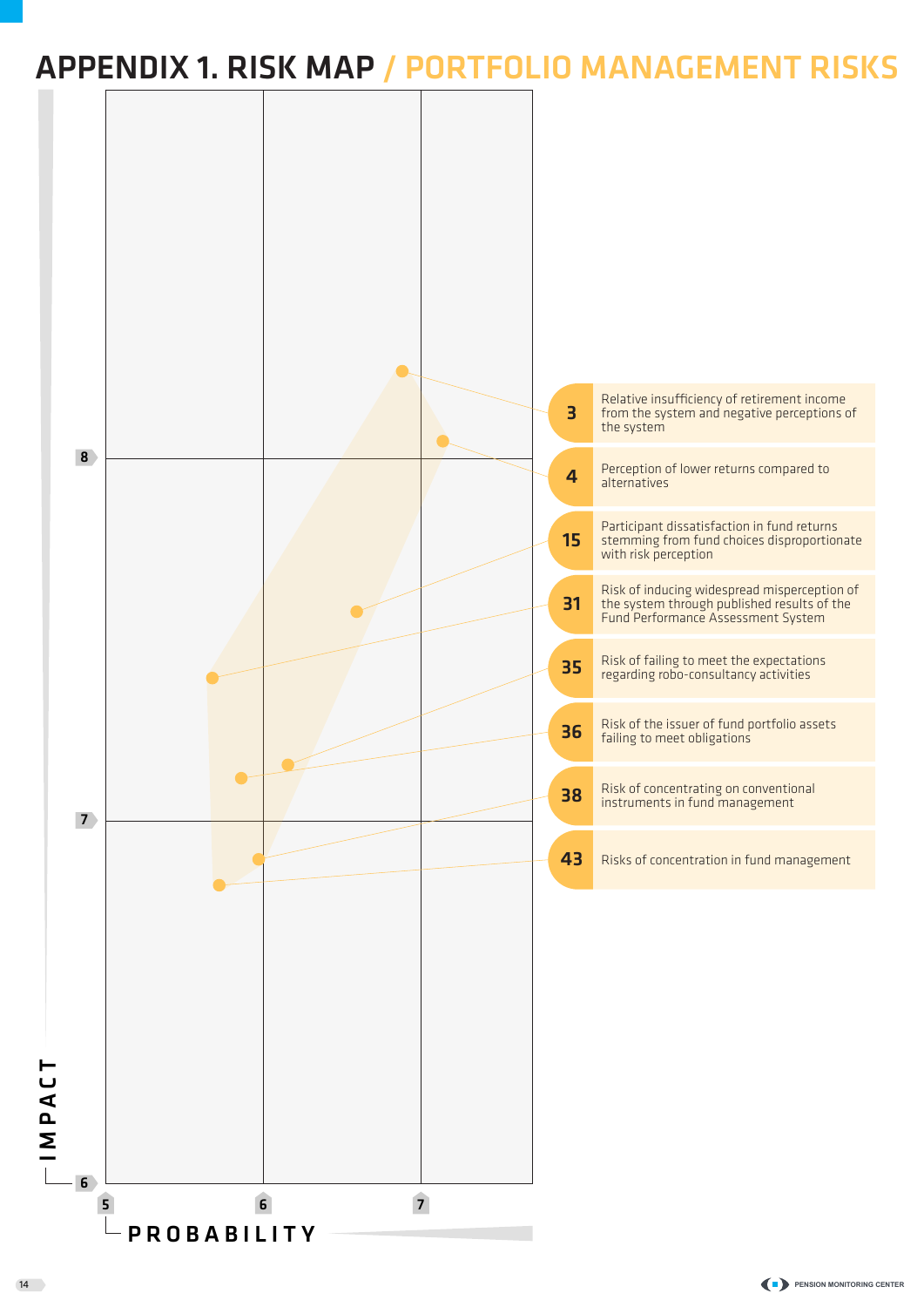# APPENDIX 1. RISK MAP / INFORMATION TECHNOLOGIES RISKS

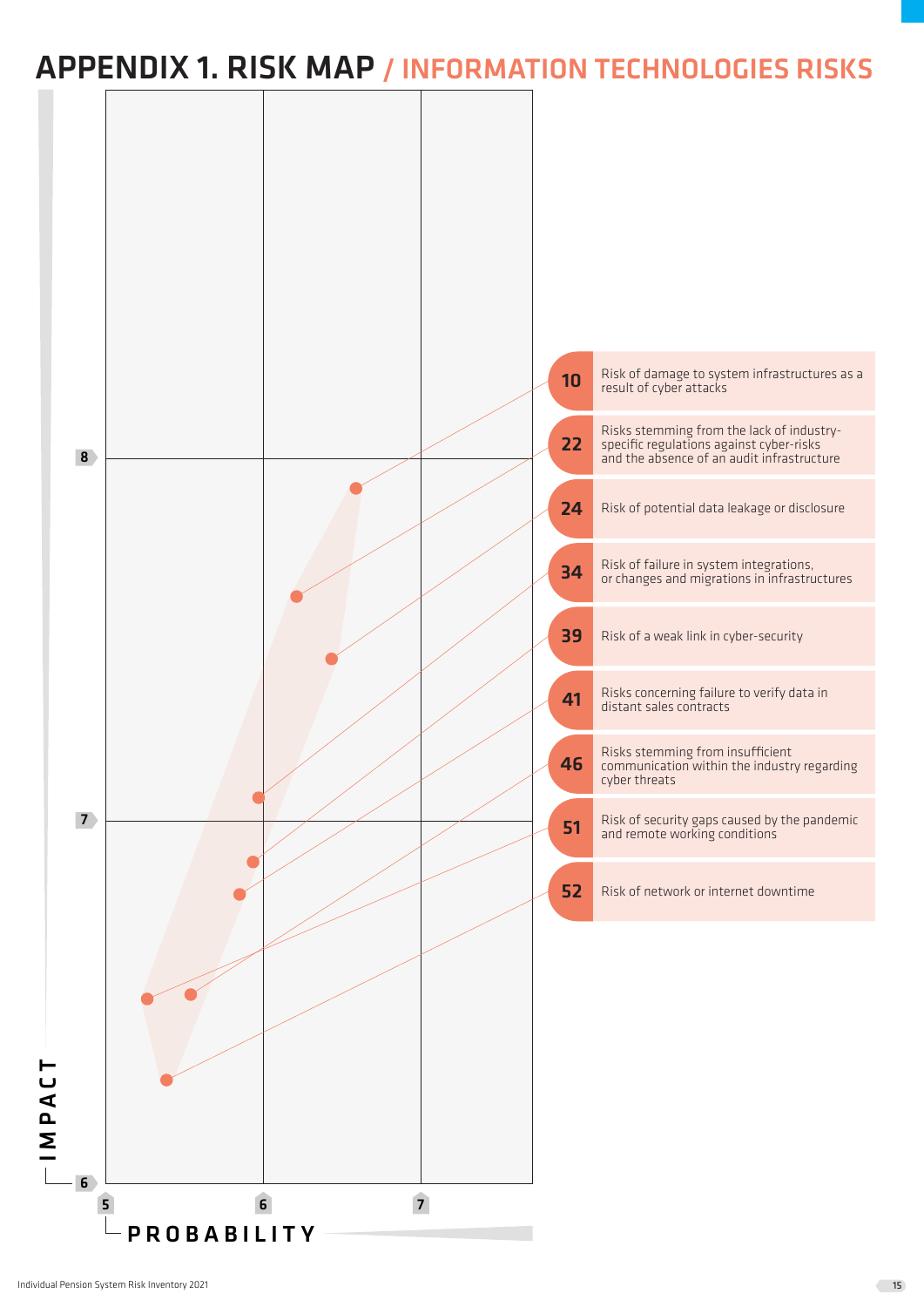# APPENDIX 1. RISK MAP / EXTERNAL RISKS

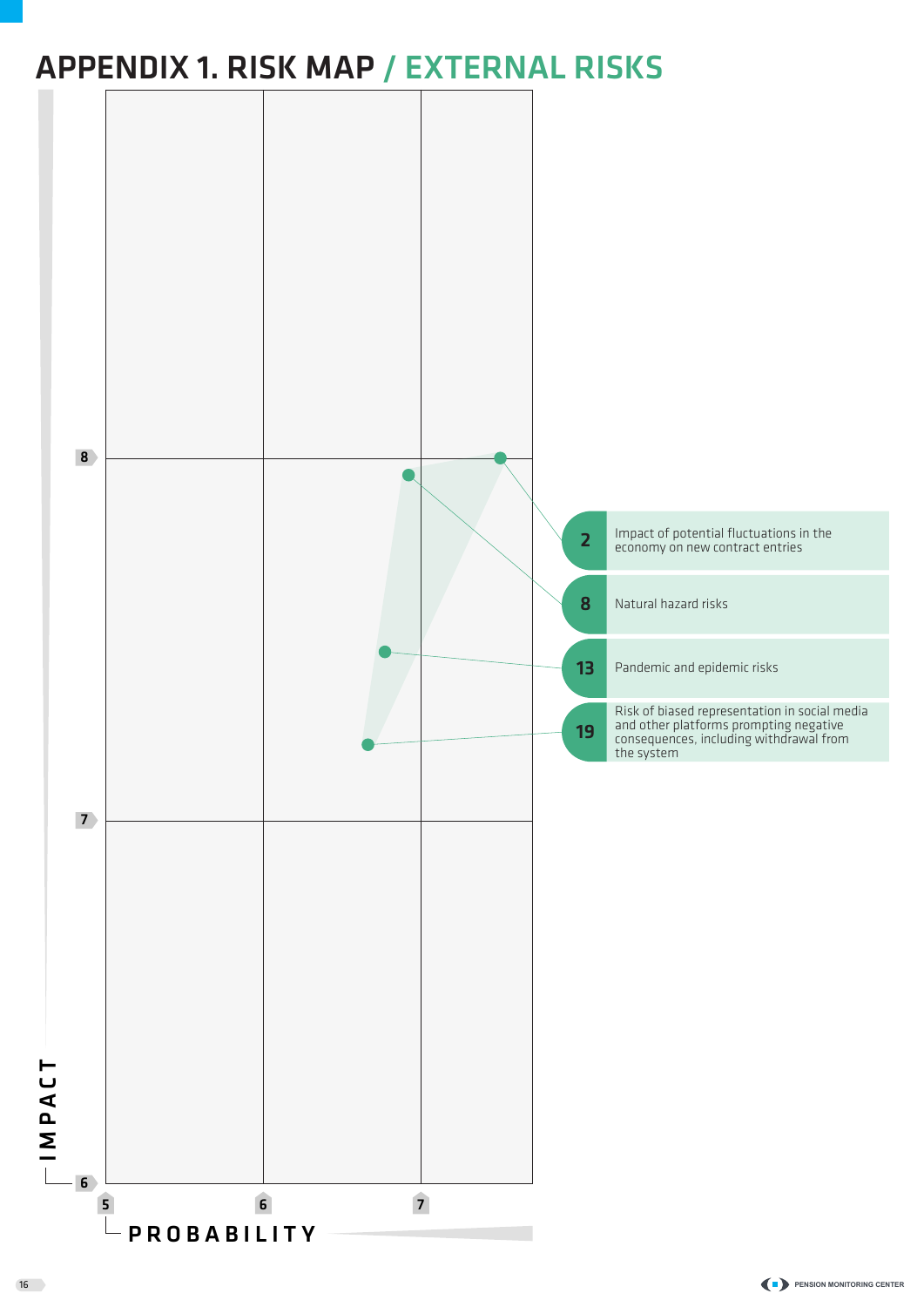# APPENDIX 1. RISK MAP / OPERATIONAL RISKS

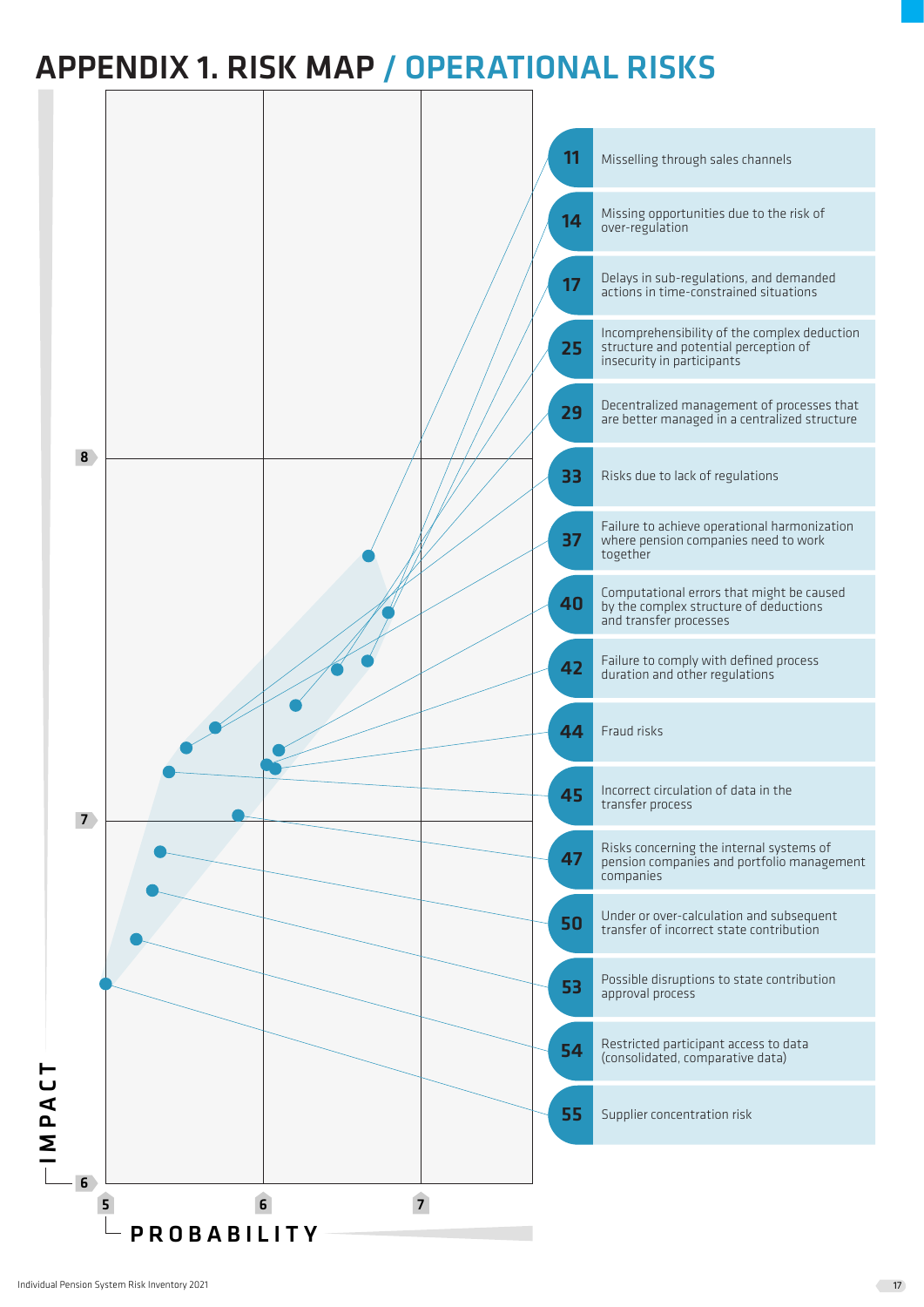## **APPENDIX 2. Profile of Survey Respondents**

## DISTRIBUTION OF SURVEY RESPONDENTS BY GENDER

Of the 277 survey respondents, 95 are women and 182 are men.



## DISTRIBUTION OF SURVEY RESPONDENTS BY MANAGEMENT LEVEL

Of survey respondents, 74% are in management, while 21% are in senior management.



*(1) Senior Management level refers to General Manager, CEO, CFO, CIO, CRO, Deputy General Manager, Director, Coordinator, Legal Consultancy, and senior management of Regulatory and Supervisory Authority.*

18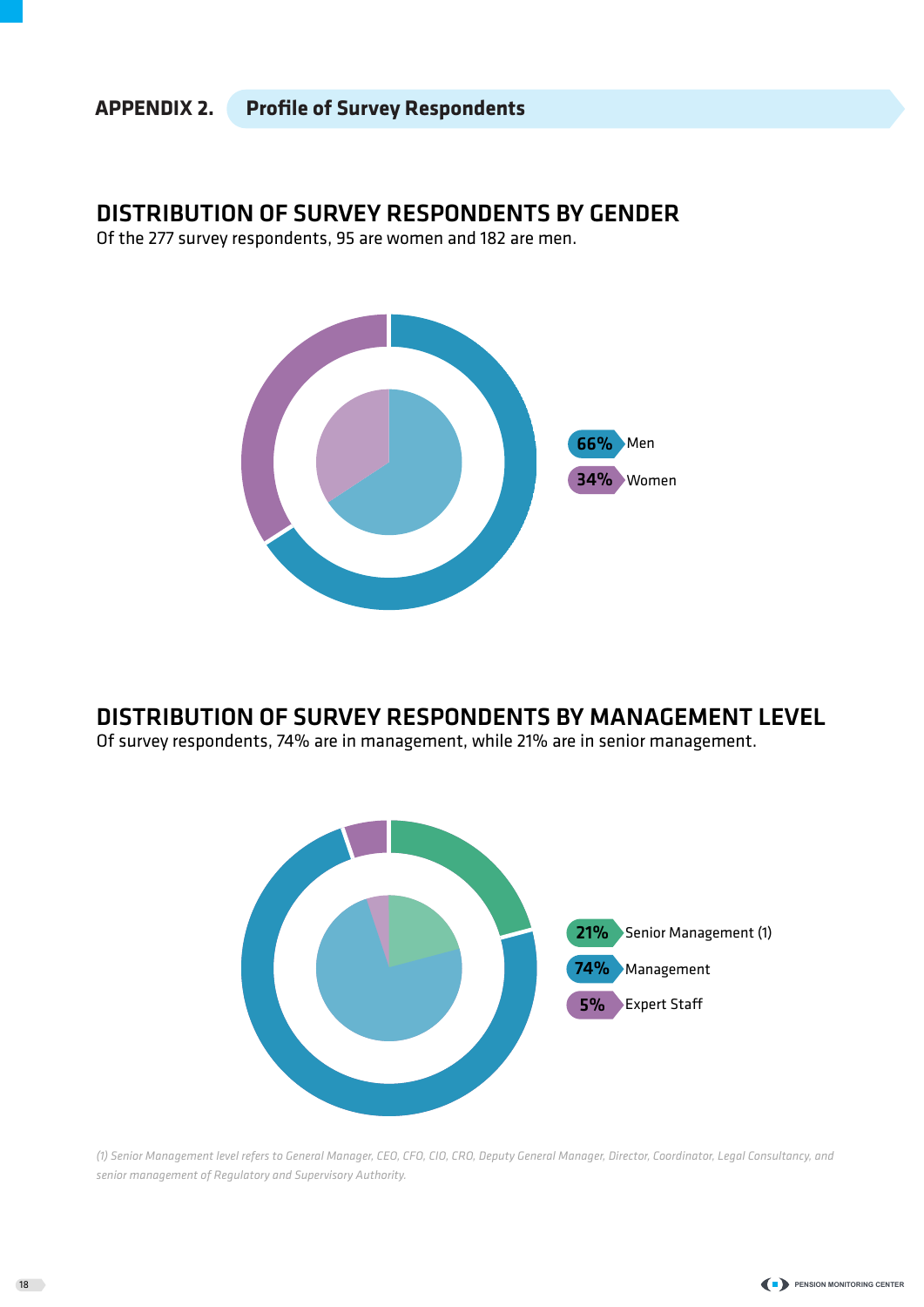## **APPENDIX 2. Profile of Survey Respondents**

DISTRIBUTION OF SURVEY RESPONDENTS BY INDUSTRY EXPERIENCE

Of survey respondents, 78% have over 11 years of industry experience.



# DISTRIBUTION OF SURVEY RESPONDENTS BY AGE

Of survey participants, 94% are aged over 35.

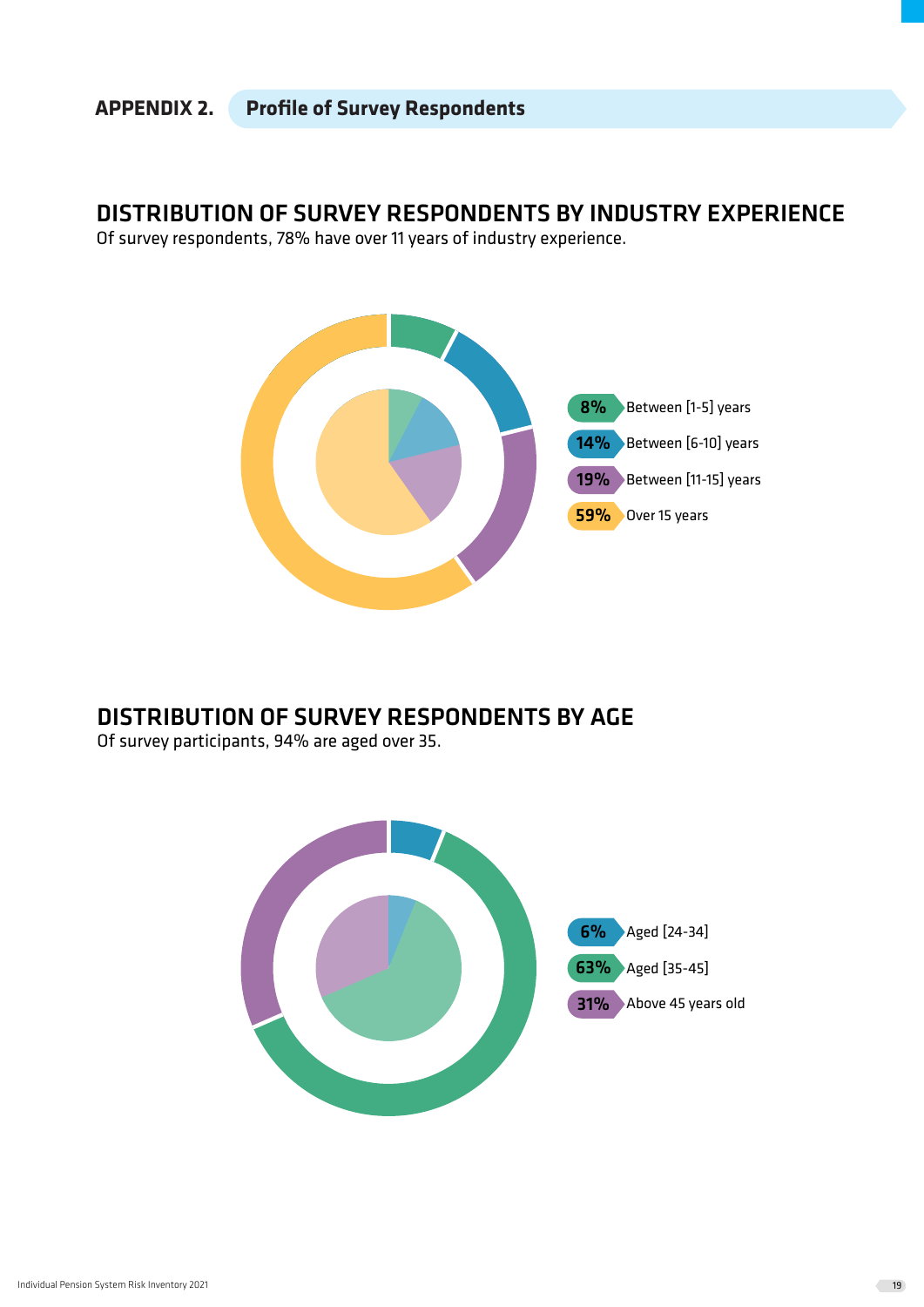# **APPENDIX 2. Profile of Survey Respondents**

## DISTRIBUTION OF SURVEY RESPONDENTS BY EMPLOYMENT INSTITUTION

Of survey respondents, 74% work for private companies, 22% are public workers, and 4% work for regulatory and supervisory authorities.



# DISTRIBUTION OF SURVEY RESPONDENTS BY WORK DEPARTMENT

Of survey participants, 33% work in sales and marketing, 12% in operations, 11% in internal systems, and 9% in finance, and 8% in information technologies department.